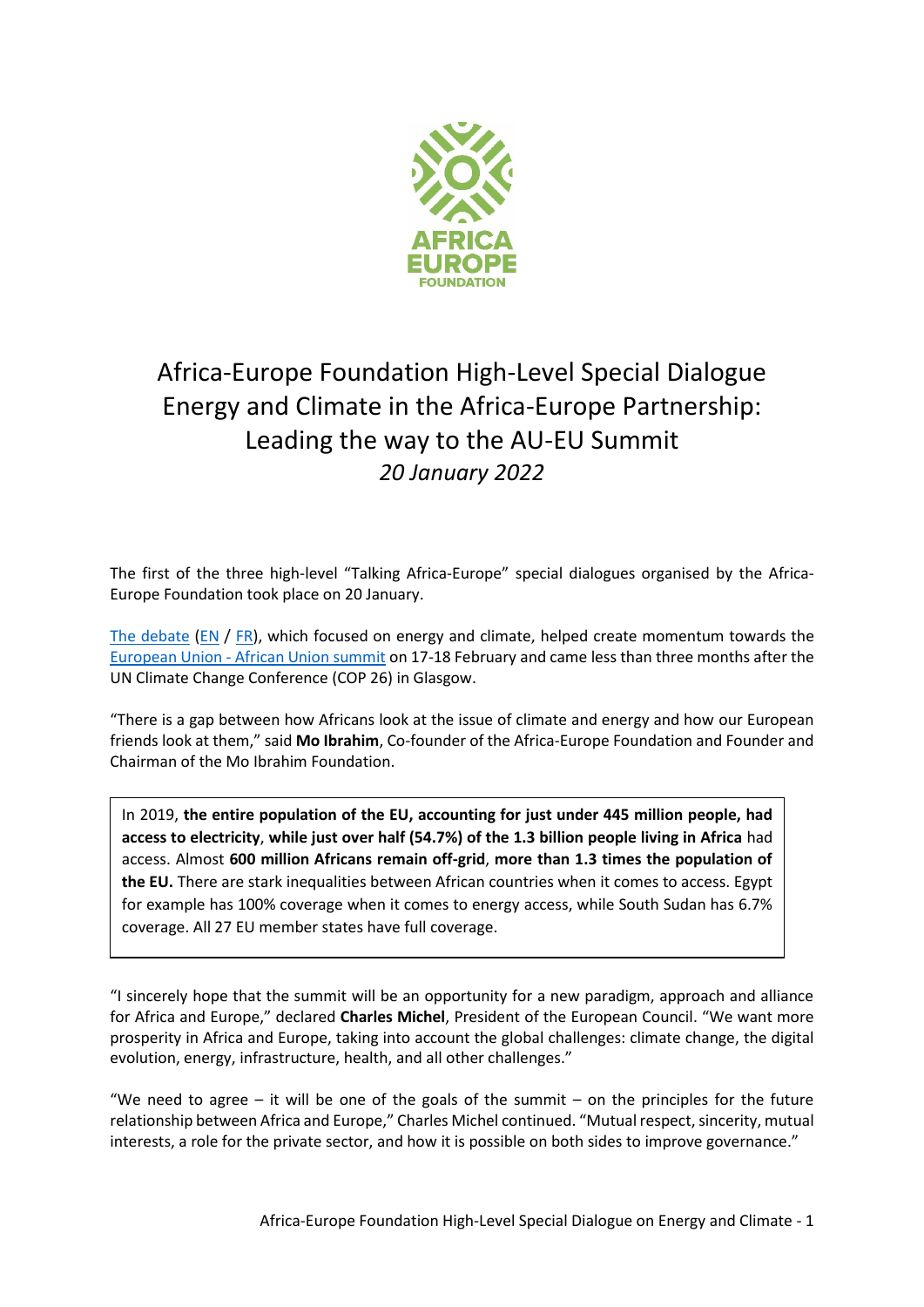"African economies are polluting the least, but we are the most affected by the aftermath of climate change," said the President of Senegal **Macky Sall**, who went on to argue that we need to look at the substance of the issues to make a real step forward by the time of the summit. "We should not put additional injustice on the shoulders of Africa by no longer subsidising fossil fuels, as was decided at COP 26."

"Together with Europe, we need to come up with a joint strategy that will be climate-friendly but also takes into account the development level of African countries," he added.

#### **A renewed partnership based on shared values**

"The AU-EU summit is an opportunity for a renewed partnership for our two continents based on shared interests and shared values," said European Commission Executive Vice-President for the Green Deal **Frans Timmermans**. "The green transition should be at the heart of our cooperation agenda for the next 10 years, and of course we have different starting points."

Responding to the concerns raised later about Europe refusing to fund gas projects in Africa, the Executive Vice-President said that the EU considers gas to be a "bridge to climate neutrality, but only if it replaces coal and if investments are hydrogen ready".

He mentioned the "incredible improvement in competitiveness" of wind and solar energy technologies in the last decade, highlighting how much cheaper they had become, and said the European Commission will bring to the summit a "concrete offer to support energy access for the next decade".

"With the Africa-EU Green Initiative, which will be announced at the summit, we want to focus on clean energy access. We also want to build the right environment for private capital to support largescale investments in renewables."

"The Green Deal is not about a green fortress," he said, "it's about bringing others into green growth. COP 27 is coming back to Africa, so let's grasp this opportunity and create a stronger alliance. Together we can go very, very far."

"Our future is intertwined," said European Commissioner for the Internal Market **Thierry Breton**. "There can't be European success without African success. The first thing we need to do is to listen to Africa when it comes to its energy needs."

In 2019 **Africa accounted for 17% of the global population but just 3.4% of global energy consumption**, while the **EU, representing 5.8% of the global population, accounted for 10.4% of global energy consumption**.

This meant that, in per capita terms, **someone living in the EU in 2019 consumed on average nine times as much energy as someone living in Africa**.

Commissioner Breton agreed with President Sall on the need for a common strategy in the field of energy and said that Europe and Africa "need to go along the same pathway".

He also highlighted the role of companies, stating that technological innovation will be needed, and that Africa may require €100 billion a year to fund electrification. "We need to look at all components of value chains and work with trusted partners," he concluded.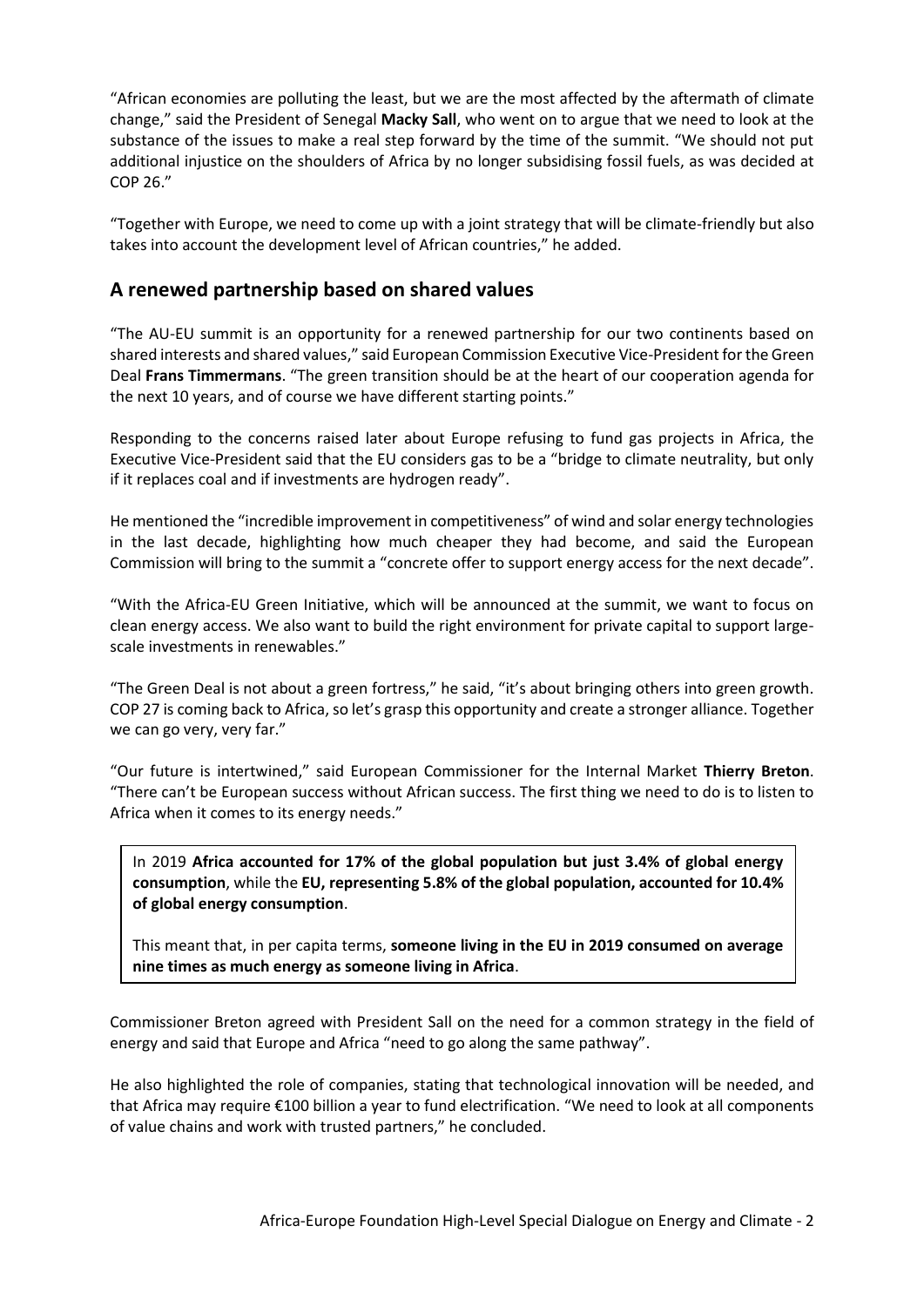## **Expert discussion on Energy and Climate: Diving into the issue**

The ensuing discussion between various experts from Africa and Europe touched on the debate around subsidising fossil fuels, specifically gas, in Africa, the large number of deaths resulting from a lack of access to energy, as well as broader issues around energy transition pathways compatible with prosperity and climate, poverty and the just transition, the need for narrative change, and the difficulties in accessing finance in Africa.

African countries' energy consumption has increased almost eight-fold in absolute terms since 1965, while its population has increased four-fold in the same period. Since 1965, the current EU countries' energy consumption has almost doubled.

**Damilola Ogunbiyi**, Chief Executive Office of Sustainable Energy for All (SEforAll) and co-chair of UN Energy, highlighted the fact that almost a billion people do not have access to clean cooking in Sub-Saharan Africa and that energy poverty kills 10 million Africans every decade.

"We are talking about asking countries to go on an energy transition - that is a full electrification of the entire economy - when these countries still want to achieve access, industrialisation, and a better future for their people. For that to happen, gas has to be part of the transition," she said. "It is not one or the other: we need to supply adequate clean cooking; we have to supply gas to integrate as a baseload for renewables. Renewables don't just happen magically."

Ogunbiyi argued that there is a lot of misconceptions about gas, but it has to be part of energy transition plans. "I'm against people saying they will not fund any fossil at all… I'm for people saying we will fund projects as long as it's part of an energy transition plan and you see a pathway to net zero."

#### **"No silver billet, no one-size-fits-all"**

Sub-Saharan Africa except South Africa is responsible for 0.55% of global greenhouse gas emissions. If this whole region were to be powered by gas to get people out of energy poverty, emissions would rise by 1.6%.

"In principle gas has no role in taxonomy," said **Laurence Tubiana**, Chief Executive Officer at the European Climate Foundation.

"The EU should be consistent, in particular when preparing COP 27 in Sharm El-Sheikh, on the real support for each African countries' energy transition plans. There is no silver bullet, no one-size-fitsall. Every country has its own resources and the potential of developing them. The EU has to support these plans," she declared.

"The energy transition plan has to be discussed together and there has to be support for this perspective of how Africa, together with Europe, will really be fulfilling the Paris Agreement goals. There is a wonderful economic opportunity for Africa to go in the green direction but based on African countries' own discussions on what how they want their energy transition to look like."

"Poverty is the biggest threat that is facing Africa today. And poverty is also the biggest threat to climate in Africa. It is not the pursuit of access to energy," noted **Benedict O. Oramah**, the President of Afreximbank. "If we want to attain the SDGs for Africa, we need to double electricity generation by 2030 and fivefold by 2050." To achieve net-zero, Africa requires \$2.8 trillion.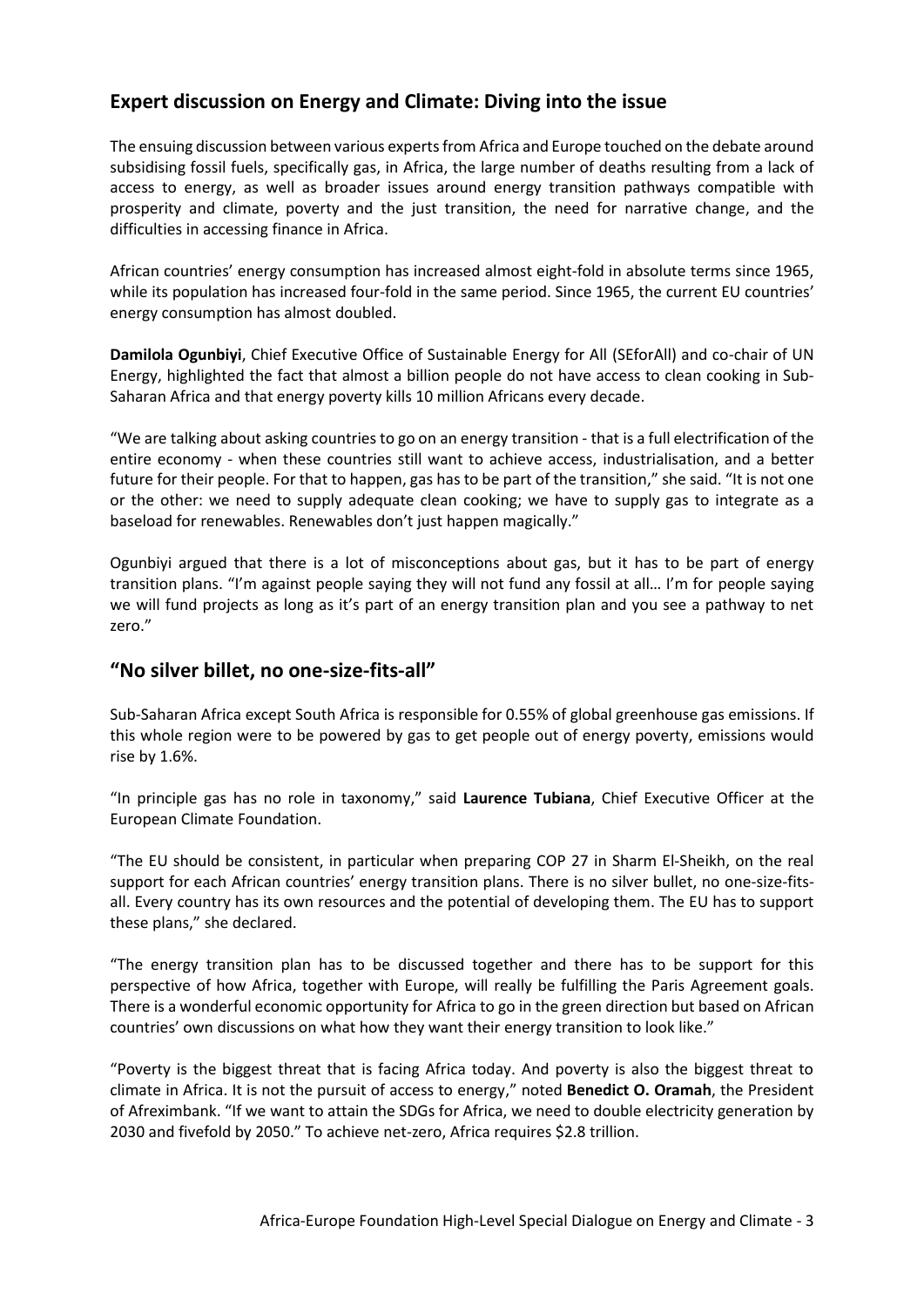Echoing President Sall's comments, he said that Africa is "a victim of the problem of climate change, rather than the cause" – making reference to the fact that Africa currently represents 4% of global greenhouse gas emissions and 17% of the global population.

"One third of African countries depend on fossil fuels for their foreign exchange revenues, fiscal revenues, and a significant portion of employment. So, if you just cut financing to fossil fuels, we are going to see many countries go up in flames," claimed Oramah.

From the perspective of Afeximbank, what needs to happen is the following: "the African continent has to begin to design the financing mechanisms that will help achieve and transit towards net-zero. This will happen by making sure we maintain sustainable financing of fossil fuels while also taking advantage of climate opportunities".

#### **Need for more infrastructure resilience**

**Ambroise Fayolle**, Vice-President of the European investment Bank (EIB), recalled that there is "a massive need to support more infrastructure resilience… including in the energy sector, and of course this is linked to the question of adaptation."

He called for more blending, saying "public investments… are very important, but we need also to try to make sure that the private sector is participating as much as possible and to maximise that... we see … the need to find the right instruments, the right partnerships, and the right enabling environment."

"We need to do much more on combining the resources of the public and private sectors to lower the cost of capital, and this would be good for customers," he said.

He listed three challenges when it comes to financing such projects in Africa – supporting more infrastructure resilience in the energy sector, ensuring the private sector is participating as much as possible, and reinforcing decentralised energy production.

### **"This is about justice and equity"**

On the issue of gas, **Vera Songwe**, the United Nations-Under Secretary-General and Executive Secretary of the Economic Commission for Africa (UNECA) passionately expressed her view.

"Off the shores of Mozambique… we are still exploiting gas for European consumption. If you were a Mozambican who does not have access to energy, and only 17% do, seeing European companies continuing to exploit gas to take to Europe… and saying to Africans you cannot use gas - I think it is impossible."

She complemented her thoughts by arguing that "gas for Africa is not a question of whether we're going to do climate change or not. We actually see that when we produce more gas, we actually reduce the consumption and production of carbon emissions by almost 38%."

"I worry when Africa waits for Europe to tell it what energy it will fund," she said. "If we wait for Europe to tell us, it won't work, because it won't push us."

On this note, **Uzodinma Iweala**, the Chief Executive Officer of the Africa Centre, criticised the hypocrisy of those who are funding gas in their own countries and asking others not to do the same, so that they can maintain or enhance their lifestyles.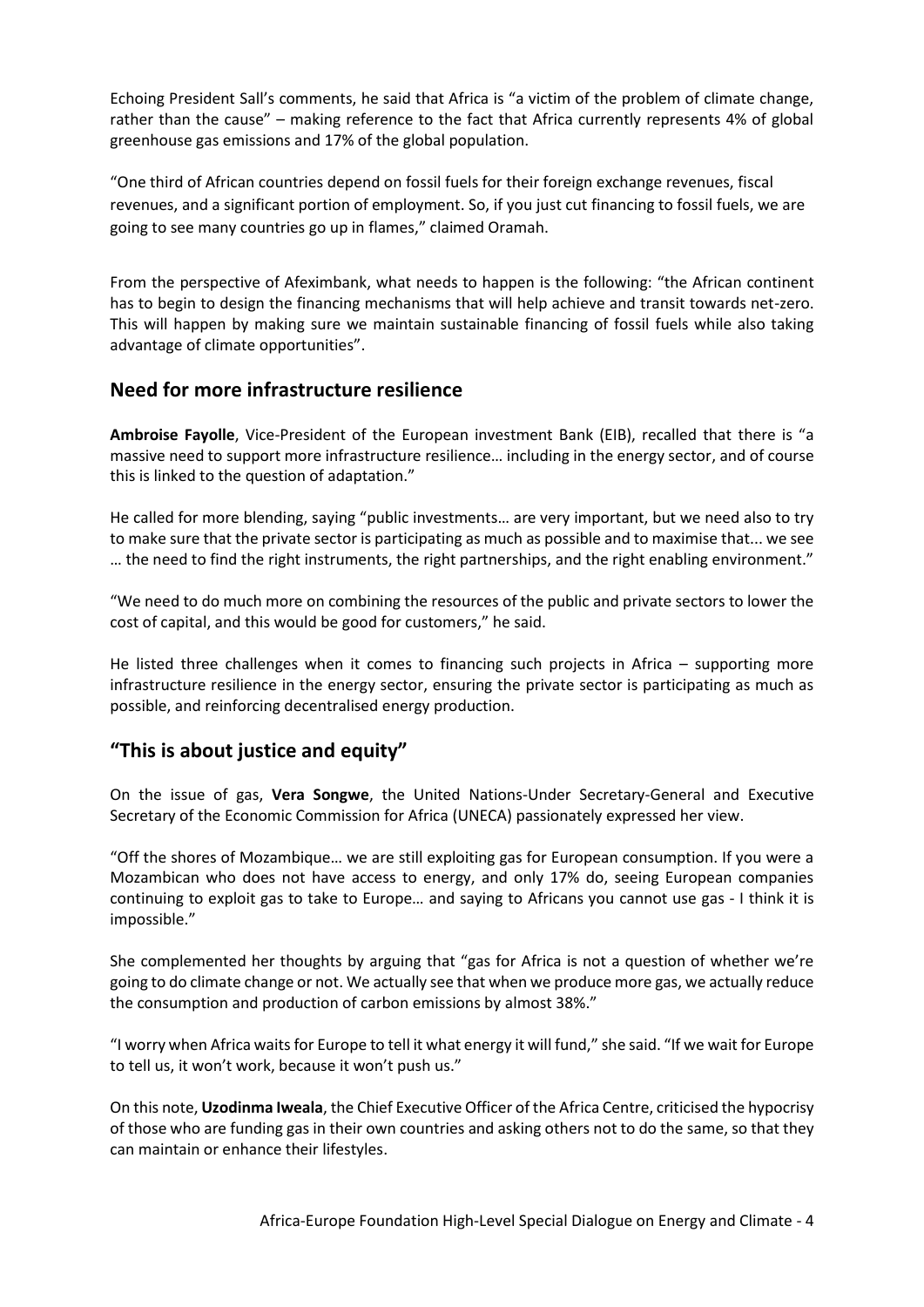"You cannot ask the continent of Africa to carbon finance the lifestyles of wealthier nations," he said, noting the need for African countries to push back on this. Wearing an African hat and taking an African perspective, he argued that this is a "global problem, this is a situation about justice and equity, this is a situation in which we all need to sit down and really think about what kind of lives we want to live in the future".

## **Focus on decentralised off-grid systems**

2022 is not only a crucial year for the Africa-Europe partnership but also for climate and energy.

"We need to respond to increasing energy demand to power sustainable agri-food systems and social economic development," said **Tanja Gönner**, Chair at the Management Board at the Deutsche Gesellschaft für Internationale Zusammenarbeit (GIZ). When discussing access to energy, Gönner insisted that there would be faster progress if there were discussions about decentralised off-grid systems rather than huge gas projects. "We need to answer to the energy needs of the African continent in a sustainable green way," she insisted.

On a positive note, she declared that "technical and economic solutions exist for Africa to leapfrog into a green, resilient, and prosperous future, and clean energies are becoming cheaper. The solar revolution is well underway." As a development partner, she insisted on the need to act in more coordinated ways. "The individual patchwork project approach is not enough; we have to work differently to be more systematic and coherent and to think out of the box."

# **The definition of "just"**

**Wanjira Mathai**, Vice-President and Regional Director for Africa at the World Resource Institute (WRI), recalled that "Africa's role in the energy transition and low carbon economy is undeniable as a major source of minerals and precious metals central to the green technologies" and "by 2050 Africa will be the earth's most populous continent".

"80% of the world's poorest people will be in Africa by 2050," she said. "No-one should be left behind in a truly sustainable future. Activists are defining what a just transition means for Africa – what does it mean politically to develop and implement a just transition agenda in Africa's hydrocarbon agriculture and mining dependent economies? How do we pursue, recognise, and measure "just" in Africa?"

She emphasised that western partners should ensure that their development work is consistent with African local visions for justice in this transition and insisted that there is always a risk of poorly defined concepts driving the African agenda.

"Is it just for global industries to decarbonise in the name of the green economy while remaining profitable through the continued exploitation of workers in vulnerable countries?" she asked.

## **"People-centred approach"**

"A climate justice approach is a people-centred approach," stated **Mary Robinson**, Co-honorary President of the Africa-Europe Foundation and former President of Ireland.

She argued that the just transition applies to both continents, but the just transition in Europe should progress much faster to clean energy and out of fossil fuels, saying "it has both the capacity and responsibility to do so".